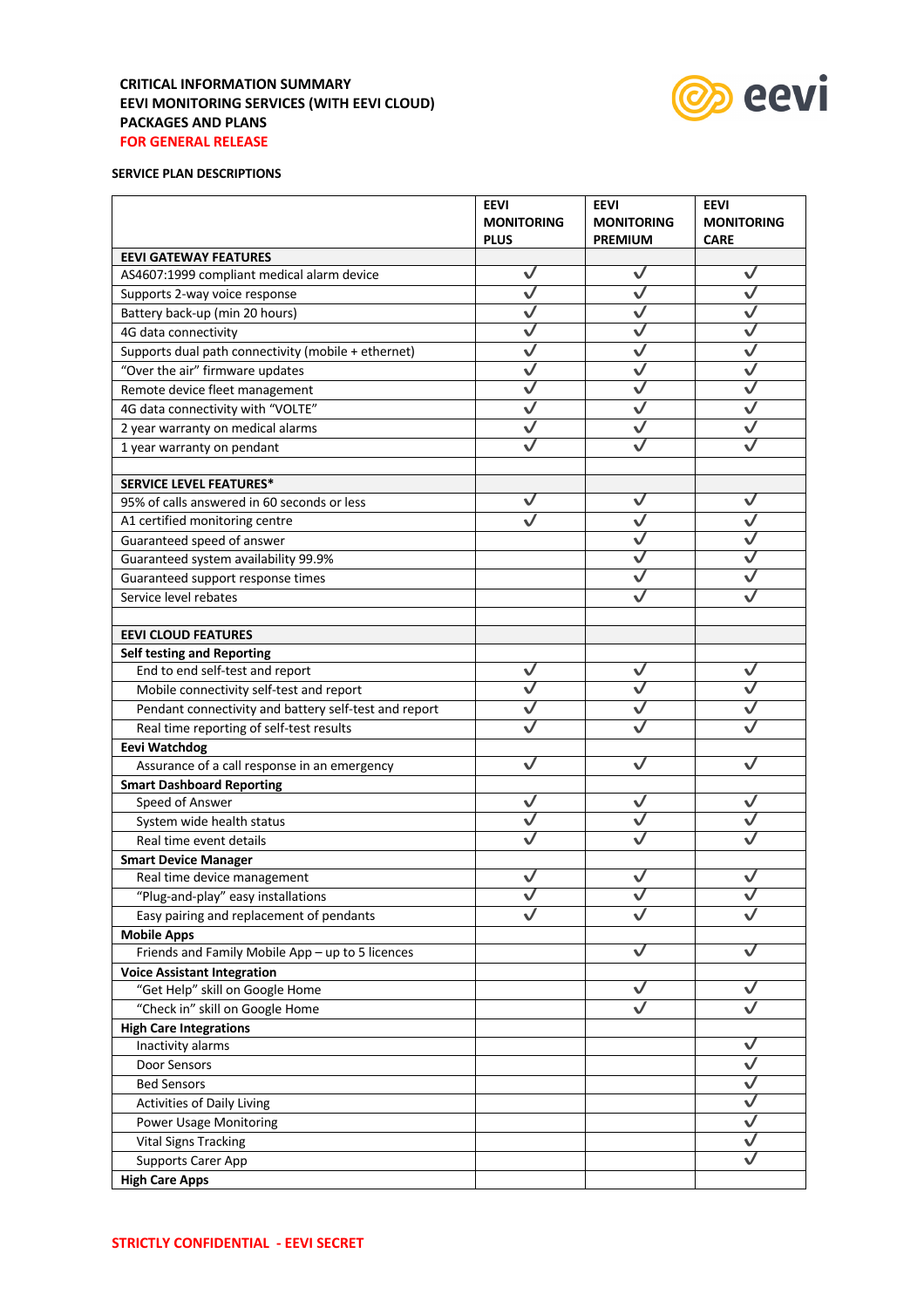# **CRITICAL INFORMATION SUMMARY EEVI MONITORING SERVICES (WITH EEVI CLOUD) PACKAGES AND PLANS FOR GENERAL RELEASE**



| Supports Carer App Licences   |  |  |
|-------------------------------|--|--|
| Supports Care Manager Licence |  |  |
|                               |  |  |

\* Only applies to wholesale trade and strategic partners and only on Eevi nominated call monitoring services. Does not apply to retail customers.

## **INFORMATION ABOUT THE SERVICE**

### **Where is this plan available?**

● Eevi Monitoring Services are available across Australia and New Zealand wherever connectivity is available.

### **What is the minimum contract period?**

| Minimum Contract Period        | 12 months                                                                                                                                                                                                                           |
|--------------------------------|-------------------------------------------------------------------------------------------------------------------------------------------------------------------------------------------------------------------------------------|
| Leave Early with No Cancel Fee | If you are a Retirement Village or Aged Care Facility operator, you can<br>cancel when a care recipient leaves the village or facility and no cancel fee<br>applies. If your estate cancels, it can do so and no cancel fees apply. |
| Cancel Fee                     | If you cancel early for any other reason, you pay a cancel fee equal to the<br>total monthly recurring charges for the remaining term of the Minimum<br>Contract Period.                                                            |

### **What is Eevi Monitoring?**

- Eevi Monitoring is a personal emergency response monitoring service with advanced safety features and services.
- If you choose Eevi Monitoring with Professional Monitoring, your alarm activation will be connected to a Response Centre manned 24/7, with redundant locations.
- Inclusions:
	- o Compatible eevi Gateway, battery backup, Pendant, antennaes and SIM on Telstra's network are included.
	- o All features, functions and benefits marked with a "tick" on the Service Plan Descriptions table.
- **Exclusions:** 
	- o Additional charges apply for Peripherals.
	- o Set up and professional installation charges apply.
	- o Excessive alarm activations are not included.
	- For more details, see Our Customer Terms.

## **PRICING\***

|                                | <b>MONITORING</b><br><b>ON EEVI CLOUD</b><br><b>PLUS</b> | <b>MONITORING</b><br><b>ON EEVI CLOUD</b><br><b>PREMIUM</b> | <b>MONITORING</b><br><b>ON EEVI CLOUD</b><br><b>CARE</b> |
|--------------------------------|----------------------------------------------------------|-------------------------------------------------------------|----------------------------------------------------------|
| <b>UPFRONT CHARGES</b>         |                                                          |                                                             |                                                          |
| Eevi Gateway - RRP             | \$520.00                                                 | \$520.00                                                    | \$520.00                                                 |
| Set up                         | \$30.00                                                  | \$30.00                                                     | \$30.00                                                  |
|                                |                                                          |                                                             |                                                          |
| <b>MONTHLY ONGOING CHARGES</b> |                                                          |                                                             |                                                          |
| Professional Monitored - RRP   | N/A                                                      | \$29.00                                                     | \$39.00                                                  |
| Village/Self Monitored - RRP   | N/A                                                      | \$19.00                                                     | \$29.00                                                  |

\* For wholesale trade or strategic partner sales, please contact us at sales@eevi.life

#### **INFORMATION ABOUT THE PRICE**

#### **What are the Charges?**

- Your upfront charge and monthly charges for each plan are set out in the table plan.
- If you require professional installation or peripherals, additional charges apply
- All prices are subject to CPI increases on 1 July of each year.
- All prices are ex GST. Medical alarms are GST exempt.